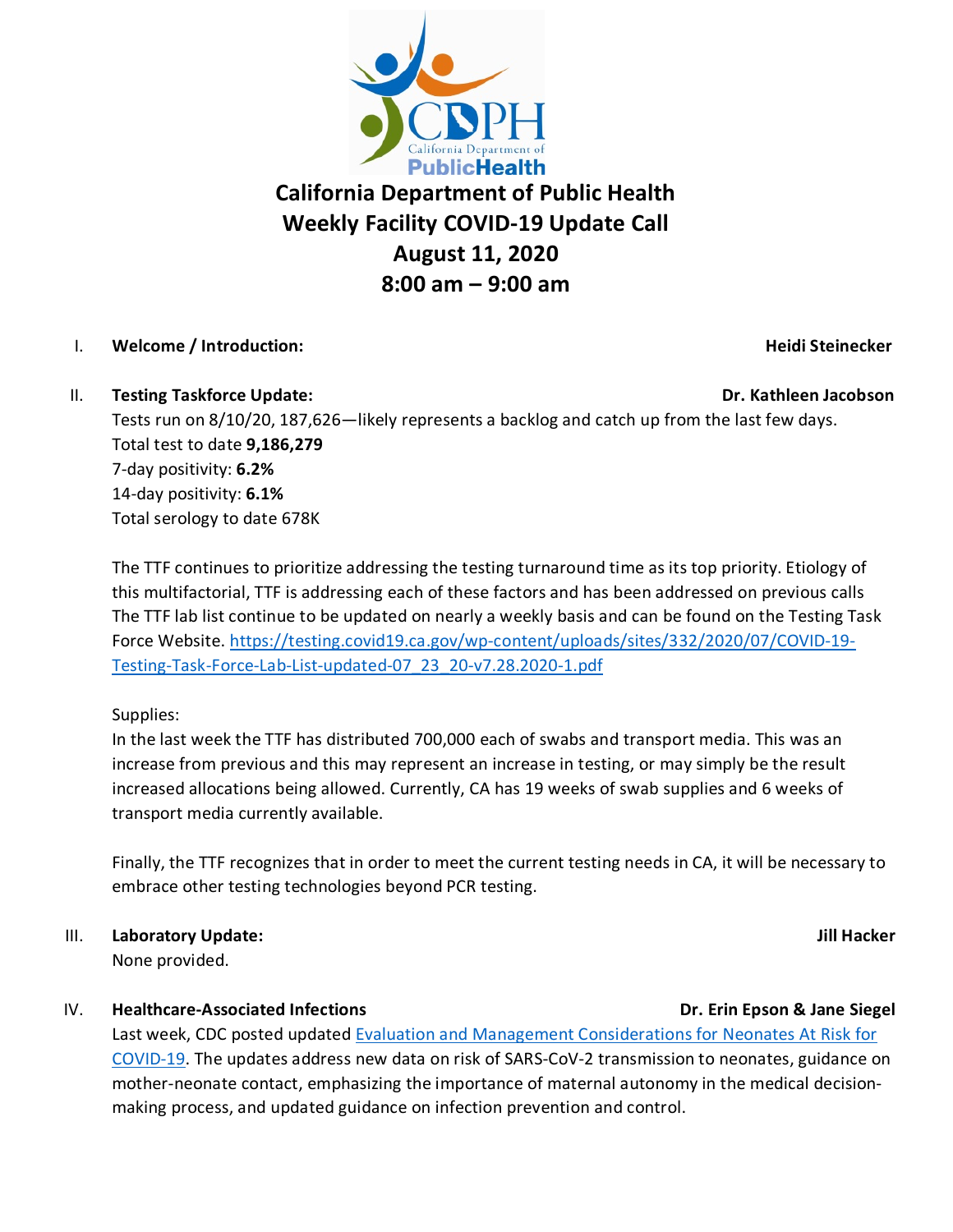Data gathered from more than 1,500 mother-infant dyads in the National Registry for Surveillance and Epidemiology of Perinatal COVID-19 Infection reveal the likelihood of a positive polymerase chain reaction (PCR) test result for SARS-CoV-2 was similar for infants who were separated from their mothers and those who roomed-in with mothers when infection prevention measures were used. About 2% to 5% of infants born to women with COVID-19 around the time of delivery have tested positive in the first 24-96 hours after birth.

Routes of Transmission

- Primary: via respiratory droplets during the postnatal period when neonates are exposed to mothers or other caregivers with SARS-CoV-2 infection.
- Vertical: Concern for possible intrauterine, intrapartum, or peripartum transmission, but appears to be rare and extent and clinical significance unclear; insufficient data to make recommendations on routine delayed cord clamping or immediate skin-to-skin care for the purpose of preventing SARS-CoV-2 transmission to the neonate.

Testing of Newborns

- Recommended for all neonates born to mothers with suspected or confirmed COVID-19, regardless of whether there are signs of infection in the neonate.
- Testing for SARS-CoV-2 RNA by reverse transcription polymerase chain reaction (RT-PCR). Detection of SARS-CoV-2 RNA can be collected using nasopharynx, oropharynx, or nasal swab samples.
- Serologic Testing not recommended
- Optimal timing unknown. Rec: a) at 24 hours of age; b) If initial test results are negative, or not available, testing should be repeated at 48 hours of age.
- Prioritization
	- o Symptomatic
	- $\circ$  SARS-CoV-2 exposure requiring higher levels of care or who are expected to have prolonged hospitalizations (>48-72 hours depending on delivery mode).

Infection Prevention and Control

- Rates of SARS-CoV-2 infection in neonates do not appear to be affected by mode of delivery, method of infant feeding, or contact with a mother with suspected or confirmed SARS-CoV-2 infection.
- In general, mothers with suspected or confirmed SARS-CoV-2 infection and their neonates should be isolated from other healthy mothers and neonates and cared for according to recommended infection prevention and control practices.
- All caregivers should practice infection prevention and control measures (i.e., wearing a mask, practicing [hand hygiene\)](https://www.cdc.gov/handwashing/index.html) before and while caring for a neonate.
- Considerations to maintain newborn in mother's room (rooming-in)
	- $\circ$  If choose to breast feed: wear a mask and practice [hand hygiene,](https://www.cdc.gov/handwashing/index.html) to minimize the risk of virus transmission while feeding.
	- o Mothers with suspected or confirmed SARS-CoV-2 infection should not be considered as posing a potential risk of virus transmission to their neonates if they have met the criteria for discontinuing isolation and precautions.
	- o Separation may be necessary for mothers who are too ill to care for their infants or who need higher levels of care.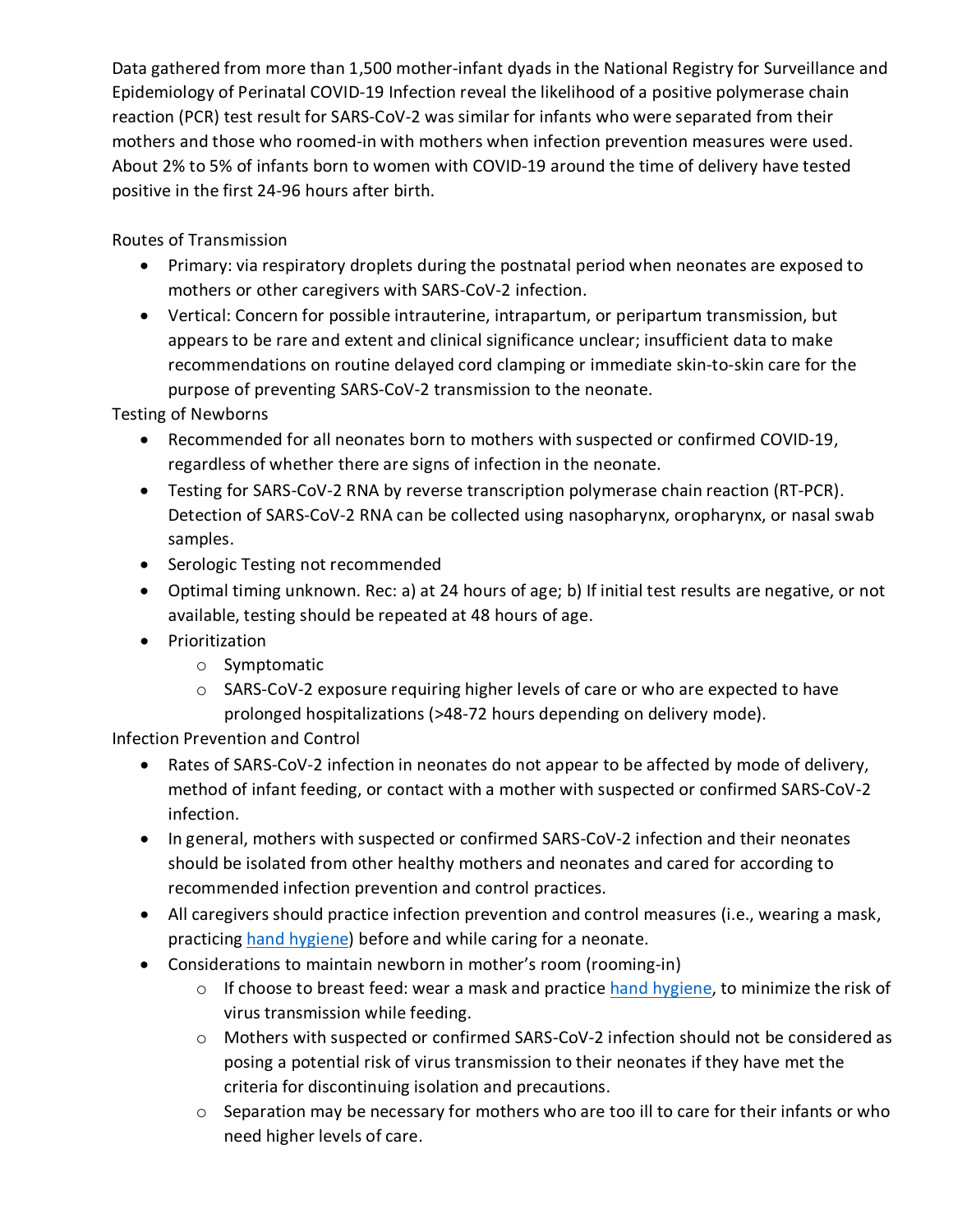o Maintain distance of > 6 feet or, if maintained in an incubator, it is important to educate the mother and other caregivers, including hospital personnel, on proper use (i.e., latching doors) in order to prevent newborn falls.

NICU Visitor Recommendations

- People who are not immunocompromised may be considered noninfectious if their symptoms have improved; if they have been afebrile for 24 hours without use of antipyretics; and at least 10 days have passed since symptoms first appeared (or, for asymptomatic women identified only by obstetric screening tests, at least 10 days have passed since the positive test result).
- For those who were severely or critically ill with COVID-19, and for immunocompromised people, the length of time since symptoms first appeared can be extended to 20 days.
- Centers may choose to extend the amount of time needed to pass before parents with prior infection may safely enter the NICU.

### **Resources**

[Evaluation and Management Considerations for Neonates At Risk for COVID-19](https://www.cdc.gov/coronavirus/2019-ncov/hcp/caring-for-newborns.html) (8/4/2020)

[AAP FAQs](https://services.aap.org/en/pages/2019-novel-coronavirus-covid-19-infections/clinical-guidance/faqs-management-of-infants-born-to-covid-19-mothers/) (7/22/20)

[AAP News](https://www.aappublications.org/news/2020/07/22/newbornguidance072220#:%7E:text=The%20AAP%20offers%20the%20following,mask%20and%20use%20hand%20hygiene.) (7/22/20)

# V. Remdesivir Update **National State of the Contract Oriental State of the Peters** Dr. Philip Peters

We have now received our fifth commercial distribution of remdesivir which was 374 cases (or 14,960 doses). This fifth shipment brings the total remdesivir allocated to California in the last four weeks to about 1,800 cases (1,845) and almost 74,000 doses (73,800).

The weblink is now posted on the CDPH guidance page.

Link: [https://www.cdph.ca.gov/Programs/CID/DCDC/CDPH%20Document%20Library/COVID-](https://www.cdph.ca.gov/Programs/CID/DCDC/CDPH%20Document%20Library/COVID-19/CaliforniaRemdesivirAllocationCommercial-8.10.20.xlsx)[19/CaliforniaRemdesivirAllocationCommercial-8.10.20.xlsx](https://www.cdph.ca.gov/Programs/CID/DCDC/CDPH%20Document%20Library/COVID-19/CaliforniaRemdesivirAllocationCommercial-8.10.20.xlsx)

We are still interested in hearing if the supply is approaching the need for remdesivir or if there is still a significant gap in supply.

Overall for the state, the supply still does not exceed the number of patients with clinical indications for treatment so we ask that you continue to work closely with your Medical Health Operational Area Coordinator (or MHOAC) to ensure the amount of remdesivir allocated to your hospital is the amount of remdesivir that you intend to order from AmerisourceBergen. If you communicate to your MHOAC that you intend to order less than that remdesivir can be reallocated to another hospital in California. If you do not inform the MHOAC then that product will be reallocated nationally.

For a clinical update, I also wanted to inform or remind all of you that there will be a virtual grand rounds sponsored by the California Medical Association and CDPH at noon today. The title is COVID-19: The State of the Pandemic, Children and Opening Schools. The CMA is offering 1.5 AMA PRA category 1 credits. COVID-19 affects children differently. As schools attempt to reopen, the dynamics of COVID-19 in children is at the top of the mind for many clinicians whether they are pediatricians or other types of clinicians who are being asked for expert advice on reopening schools in their local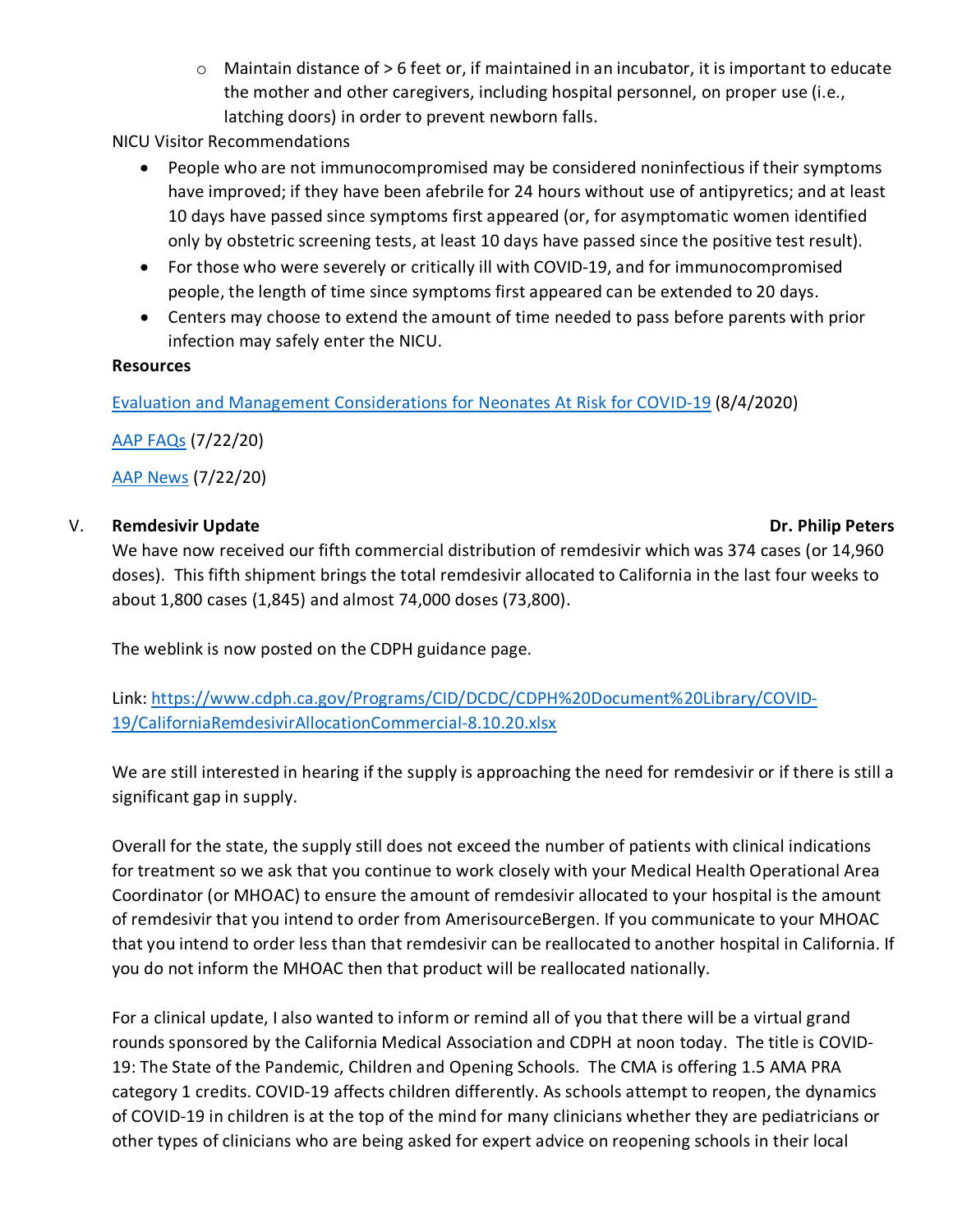community. The speakers will include Drs. George Rutherford from UCSF, Dr. Naomi Bardach from UCSF, and Dr. Annabelle de St. Maurice from UCLA. They will review the latest data on children and COVID-19, including symptoms, patterns of disease and disease transmission, clinical presentation and management of pediatric syndromes like MIS-C. It promises to be an excellent grand rounds, if you have not registered for free I encourage you to go to www.cmadocs.org where you can still register.

### VI. **Question and Answer**

**Q:** Can you give some clarification on the N95 extended use vs reuse? We are currently following the CDC guidance. Can you please comment on the requirement for eye protection or face shields in nursing home settings?

**A:** There was a recent release from Cal OSHA on the severe respiratory supply shortage that was released on August 6th. This guidance includes several consideration strategies to extend respirator use and this does include a description of extended use of respirators. In your regards to questions on eye protection or face shields, the CDC guidance for areas or regions where there's moderate to substantial community transmission is broadly recommending the use eye protection for healthcare personnel having direct patient care encounters. This was intended to be applicable to skilled nursing facilities as well.

**Q:** Several of us at my institution have heard that there was a glove shortage. Is that some thing you can validate or clarify that and if so, what are some of the steps the state is taking to alleviate the shortage for healthcare?

**A:** We have not heard about this. We will follow up and inquire about this to insure we are addressing those issues.

**Q:** One of our struggles is the instillation valve on the clean halo device as we as elastomeric masks. Can you comment on the comment on the Cal OSHA's guidelines saying surgical mask cannot be used where a respirator is required? Some people are interpreting it differently.

**A:** I read that as a surgical mask should not be used in place of a respirator when respiratory protection is required. I don't think it's saying anything about the use of a surgical mask over or in addition to a respirator. Regarding N95 respirators with an exhalation valve, CDC does not recommend them in healthcare settings.

**Q:** You said last week that because of the turnaround time and testing situation that we need to embrace other testing strategies. Can you talk about the positive predictive agreement of the Sofia antigen test at 96.7%? Can the use of this test be expanded? Can you talk about the alternate testing we need to embrace?

**A:** I think there are more people who are beginning to utilize antigen testing for more asymptomatic individuals, more as a surveillance tool. It's not easy to get access to antigen testing, just be aware of that. I concur with your potential use of antigen testing. Here at CDPH, we are working on a testing guidance document that we hope will come out withing the next week or so specifically discussing antigen assays, what they can and can't do and some guidance around their views. There are other antigen tests that are in development but are nowhere near ready to go live.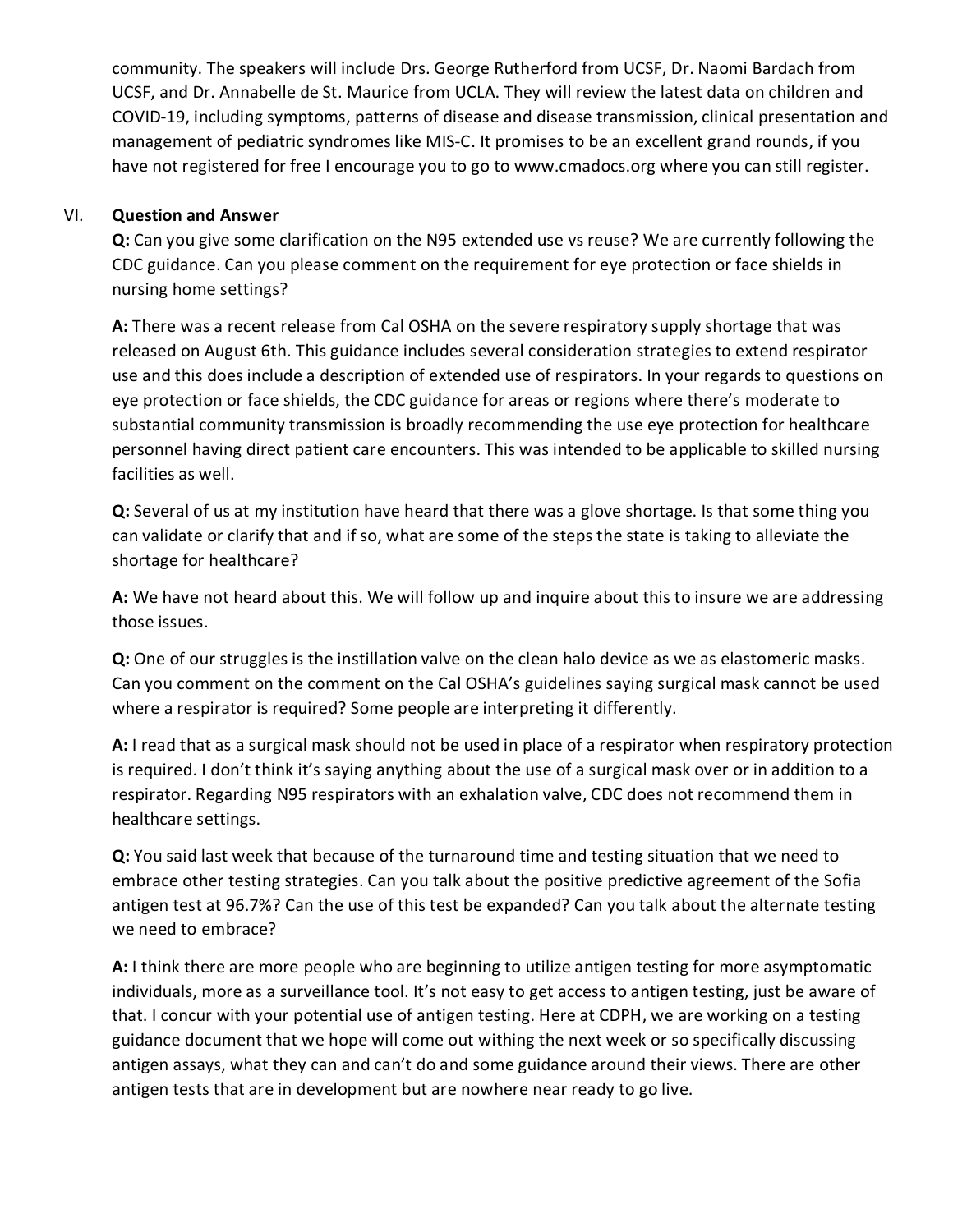**Q:** In regards in the updated AFL 20-38.3 for Visitor Limitation Guidance, our maternity department was hoping to clarify for labor delivery patients, the presence of a doula, is that in addition to a partner or support person?

**A:** Yes, that is correct. The Doula would be in addition to a partner or support person.

**Q:** My second clarification was in regard to the Cal OSHA interim guidance from August 6th. For those of us who are participating in the processing, at this time, we should not be utilizing any disinfected respirators, we should be storing them for future use?

**A:** I believe this is correct according to this updated guidance

**Q:** Was there any discussion or if anybody knew anything about athletic trainers for various sport teams being able to do the nasal swab testing for athletes?

**A:** The recommendation is that those are done in the presence of a trained healthcare provider, but who that healthcare provider is, is not under regulation in the state of California. The purpose of the healthcare provider is to make sure the person is doing the test correctly. California doesn't regulate who the person can be.

**Q:** What is communicated to the field surveyors and field supervisors related to the need to sometime work with our local health jurisdictions and come up with alternative base plans for the patient population we are trying to protect?

**A:** I believe everyone's intentions are the same. We are all trying to do the right thing. Everyone just has a different method. I can definitely relay to our front lines that they need to collaborate with local public health. One thing that has come out of this pandemic is that state and local entities have developed more partnerships since we are working more often with one another.

**Q:** Am I correct in that antigen testing would not be the test to perform and is CDPH evaluating other antigen tests or existing antigen tests to determine if they can be used as an alternative to the PCR tests?

**A:** We do know that they are less sensitive when compared with the highly sensitive PCR tests. What we don't know about them is what does that mean in terms of clinical settings or somebody who has symptoms and are they more likely to transmit if they are PCT positive and antigen negative. Yes, we are looking at another potential assay that is potentially going to be on the market. We don't have much data on it. We are in the early stages, but we are wanting to address the issues of not having enough sensitive tests that can give people rapid results in a timely fashion.

**Q:** Which healthcare workers would be considered appropriate to collect COVID samples? We would like to train our dental staff to be able to do more than supervise self-collection of Nasal Swab. We are short on staff and we would like to train them to do the testing and collection.

**A:** I've reached out to our legal team on that question and as of today, have not received a response yet. I can reach back out to them and see.

**Q:** CDC had recommended that those who traveled internationally, self-quarantine for 14 days. They changed their recommendations on their website this weekend and now it isn't there. I was wondering if you have any specific recommendations for healthcare staff coming back from international travel? We have a couple of individuals in quarantine based on CDC's recommendations last week.